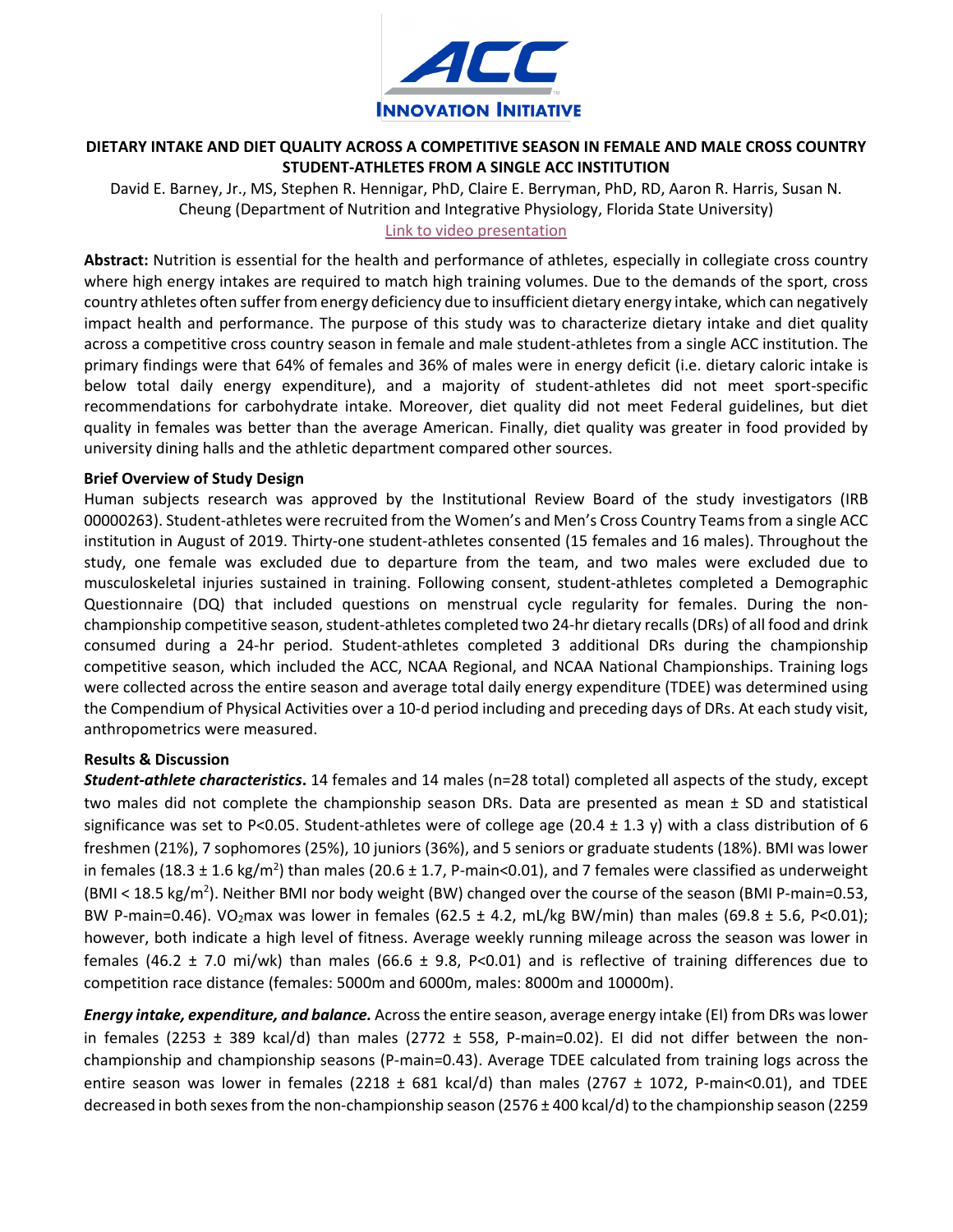± 172, P-main<0.01). Sex differences in TDEE reflect greater training volumes in males, and time differences reflect a tapering of training volume during the championship season to enable peak performance. On average, across the entire season females were in energy deficiency (-121 ± 311 kcal/d) and males were near energy balance (37 ± 621 kcal/d, P-main=0.23). The majority of females (64%) and 5 males (36%) were in energy deficiency across the entire competitive season (mean balance in those with energy deficiency: -439 ± 280 kcal/d). Notably, all females with an energy deficiency >100 kcal/d reported menstrual cycle dysfunction in the form of amenorrhea (no menses) or oligomenorrhea (irregular menses).

*Adherence to Federal and Sport-Specific Guidelines: Macronutrients.* Adherence to the Recommended Daily Allowances (RDAs) established by the U.S. Government and to endurance sport-specific recommendations set by the American College of Sports Medicine (ACSM) was assessed. Nearly all (93-100%) student-athletes adhered to the RDAs for carbohydrate (130 g/d) and protein (0.8 g/kg BW/d) across timepoints; however, the ACSM recommends that endurance athletes increase their carbohydrate intakes above 6 g/kg BW/d to meet the energy needs of training. Across timepoints, few student-athletes (8-29%) meet2246 this threshold, with the exception of females during the championship season (57%). We conclude that carbohydrate intakes below ACSM recommendations are the key contributor to energy deficiency. For endurance athletes, the ACSM recommends protein intakes above 1.2 g/kg BW/d to support muscular adaptation to training. The majority of student-athletes (69-100%) met these guidelines across timepoints. The ACSM recommends that athletes at risk of energy deficiency consume greater than 2.0 g/kg bodyweight/d. Notably, mean protein intake across the entire season meets this threshold in both sexes, indicating that these student-athletes may not suffer the full consequences of energy deficiency. Finally, no RDA exists for fat, but the U.S. Government provides an Acceptable Macronutrient Distribution Range (AMDR) of 20-35% of total kcal/d from fat. The majority of student-athletes consumed >35% kcal/d of fat. Collectively, these findings suggest student-athletes consumed an excessive proportion of energy from fat; however, fat intake may decrease if ACSM recommendations for carbohydrate intake are met.

*Adherance to Federal and Sport-Specific Guidelines: Select Micronutrients.* The ACSM recommends sport-specific intakes for iron, calcium, and vitamin D. Low iron status is common in endurance athletes. From dietary sources alone, 50-57% of student-athletes met the RDA for iron and 86-100% met the ACSM guidelines; yet, across the competitive season 13 females (92%) and 10 males (71%) consumed iron supplements. Iron supplement consumption placed 11 females (79%) and 7 males (50%) over the U.S. Government's Upper Tolerable Intake Limit (UL), which is the maximum daily intake unlikely to cause adverse health effects. While endurance athletes are at an increased risk for iron deficiency, current evidence suggests this risk may be due to energy deficiency. Correcting energy deficiency may be a safer solution to prevent iron deficiency than aggressive supplementation given that dietary iron intakes were adequate. For athletes at risk of energy deficiency, the ACSM recommends increased intakes of calcium and vitamin D to mitigate the impacts of energy deficiency on bone health. Few student-athletes met the RDA (43%) and ACSM guidelines (4%) for calcium intake. No student-athletes met either guidelines for vitamin D intake; however, the vitamin D guidelines are for diet alone and do not account for vitamin D synthesized from the sun. The student-athletes in this study lived in a location with adequate sun exposure (below the 35<sup>th</sup> parallel) and performed the majority of their training outside, suggesting that vitamin D deficiency was unlikely.

*Diet quality assessed by the 2015 Healthy Eating Index.* The Healthy Eating Index is a metric of diet quality based on the Federally established Dietary Guidelines for Americans (DGAs). The most recent version was published in 2015 (HEI-2015), and evaluates diet quality by dietary adequacy of 9 food groups and moderacy of 4 food groups (**Table 1**). Across all timepoints, student-athletes did not meet the DGAs, and females consistently scored higher